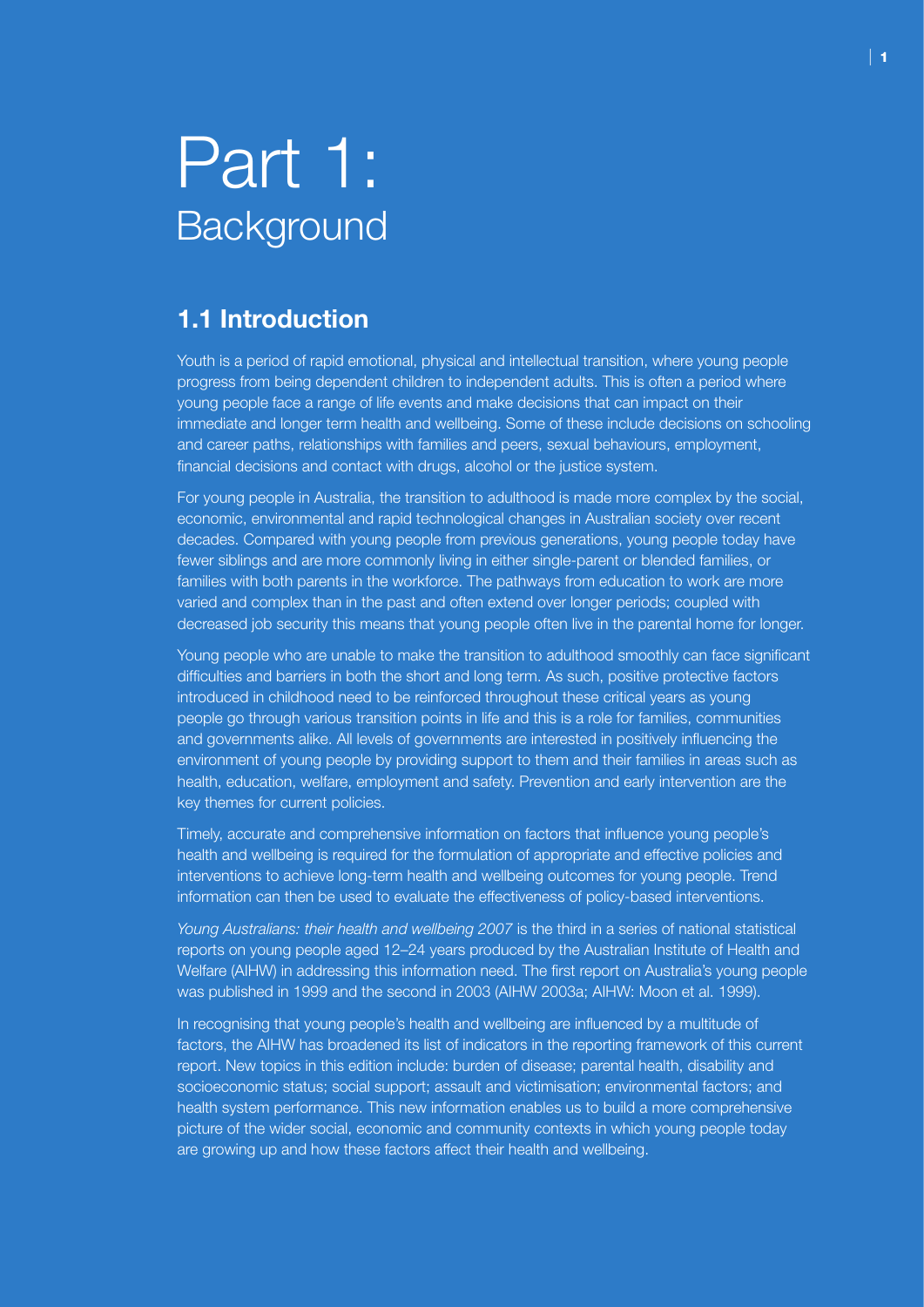# **Defining 'young people'**

This report defines 'young people' as those aged 12–24 years and this is consistent with the previous AIHW publications on Australia's young people. However, this age range overlaps with the age group defined as children (aged 0–14 years) in previous AIHW reports on Australia's children (see AIHW 2005i; AIHW: Al-Yaman et al. 2002; AIHW: Moon et al. 1998). The overlap is deliberate and recognises the fact that transition from childhood to youth is a gradual process, beginning and ending at different ages for different individuals (AIHW: Moon et al. 1999). In recognising these differences, the report presents information by different age groups within the 12–24 year age range as permitted by the data or as considered to be appropriate for the indicator.

Defining young people as those aged between 15 and 24 years is a widely accepted statistical convention and is used by most studies on youth (see ABS 2005a; United Nations. Department of Economic and Social Affairs 2005). But, it is much harder to specify a set age group when a sociological definition of young people is employed. The period of transition from childhood to adulthood varies greatly between societies and even within the same society. This critical stage in the life-cycle may begin as early as age 10 (for street children, for example) and may in some cases continue into the mid to late 30s, suggesting that the process of achieving an independent, sustaining livelihood can take a relatively long time, depending on the society (United Nations. Department of Economic and Social Affairs 2005).

However, there are a number of ways to define young people, which can be dependent upon particular data collections or legal requirements. In most Australian jurisdictions, young people aged 15 years and over are permitted to work or leave school, while in some jurisdictions, the legal compulsory age of leaving school is higher than 15 years. As such, children under the age of 15 years are generally regarded as dependent on their parents for support, wellbeing and development. Eighteen is the legal age at which young people attain adulthood, are allowed to vote, usually finish senior school and undertake the transition to independent living and/or further studies. Consequently, a number of data collections use age 18 as the cut-off point between adolescence and adulthood (see Fraser & Fraser 2002; Pitman et al. 2003; Queensland Commission for Children and Young People 2004).

# **The National Youth Information Framework**

This report is based on a set of key national indicators developed by the AIHW in consultation with an advisory group comprising experts in the areas of child and youth health, as well as other stakeholders. The indicators for this report were based on a conceptual framework that was a modification of the National Health Performance Framework (NHPF) developed by the National Health Performance Committee. The NHPF is a nationally agreed framework endorsed by the Australian Health Ministers' Advisory Council (AHMAC). A detailed description of the process of developing indicators for young Australians is given in the bulletin *Young Australians: their health and wellbeing, key national indicators* (AIHW 2006h).

The National Youth Information Framework (see Box 1) used for developing indicators for the *Young Australians: their health and wellbeing 2007* report is aligned very closely with the NHPF, with minor modifications to better capture issues relevant to young people. The revised National Youth Information Framework also reflects improvements in the information available, and is designed to provide a comprehensive set of indicators across a range of dimensions that will help monitor the health and factors influencing the health and wellbeing of young Australians.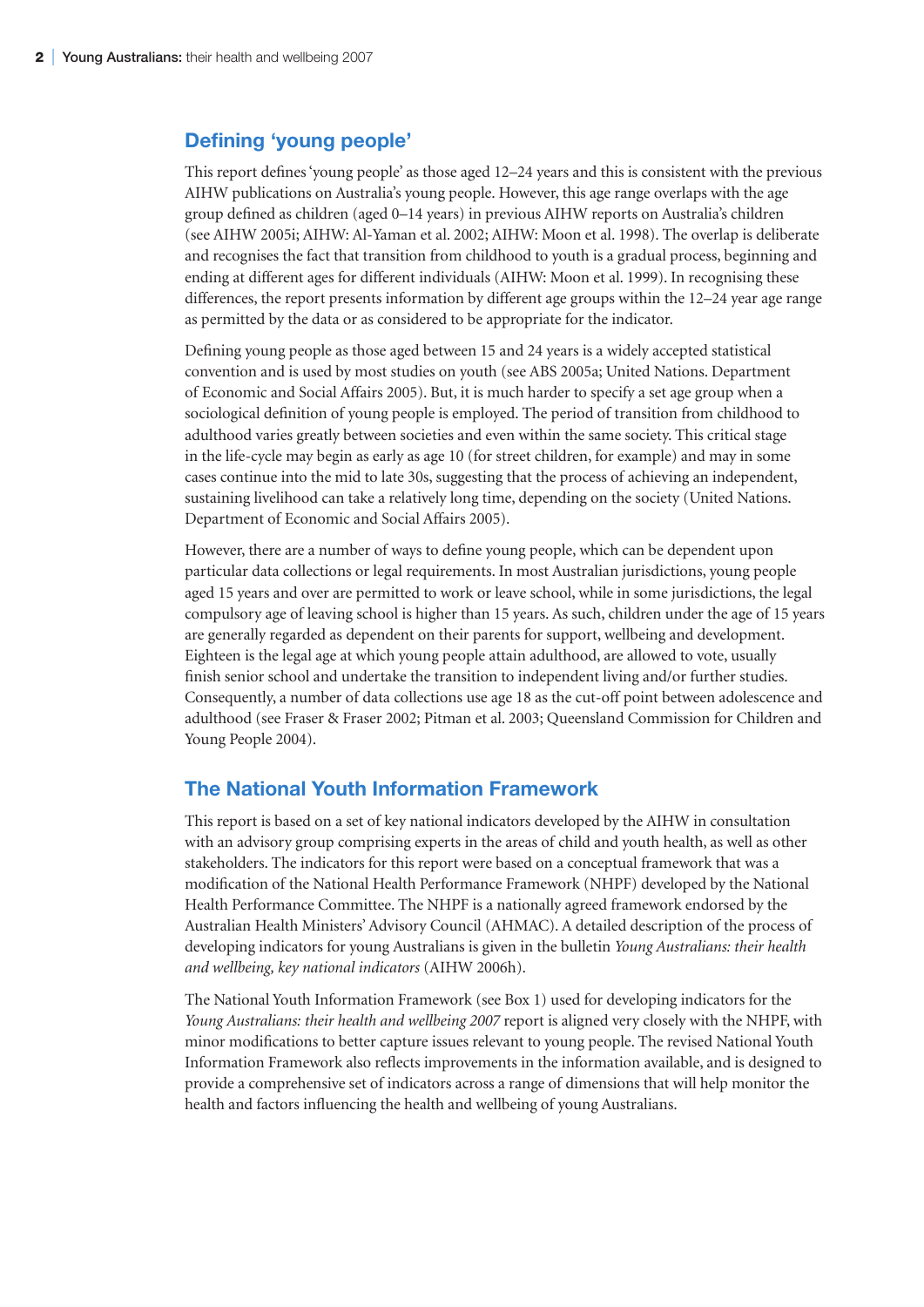The National Youth Information Framework consists of three tiers: 'Health status and outcomes', 'Factors influencing health and wellbeing', and 'Health system performance' and a number of dimensions within each tier. For example, there are four dimensions within the 'Health status and outcomes' tier: health conditions, human function, life expectancy and wellbeing, and deaths. Socioeconomic, environmental, community, person-related factors and health behaviours are included in the tier 'Factors influencing health and wellbeing'. Since most areas covered under the person-related factors dimension have no national data, they have been incorporated into the health behaviours dimension in this report.

# **Box 1: National Youth Information Framework**

# **Tier 1: Health status and outcomes**

How healthy are young Australians? Is it the same for everyone? Where is the most opportunity for improvement?

| Life expectancy and<br>wellbeing                                                                                                                               | <b>Human function</b>                                                                                                                                  | <b>Health conditions</b>                                                               | <b>Deaths</b>                                                |
|----------------------------------------------------------------------------------------------------------------------------------------------------------------|--------------------------------------------------------------------------------------------------------------------------------------------------------|----------------------------------------------------------------------------------------|--------------------------------------------------------------|
| Broad measures of physical,<br>mental and social wellbeing<br>of individuals and other<br>derived indicators such<br>as disability adjusted life<br>expectancy | Alterations to body structure<br>or function (impairment),<br>activities (activity limitation)<br>and participation (restrictions<br>in participation) | Prevalence of disease,<br>disorder, injury or trauma or<br>other health-related states | Age-specific and/or<br>condition-specific<br>mortality rates |

#### **Tier 2: Factors influencing health and wellbeing**

Are the factors determining young people's health changing for the better? Are they the same for everyone? Where and for whom are they changing?

| <b>Environmental</b><br>factors                                                                                                                            | <b>Socioeconomic</b><br>factors                                                                                                  | <b>Community capacity</b>                                                                                                                                                         | <b>Health behaviours</b>                                                                                                                           | <b>Person-related</b><br>factors                                                                                                      |
|------------------------------------------------------------------------------------------------------------------------------------------------------------|----------------------------------------------------------------------------------------------------------------------------------|-----------------------------------------------------------------------------------------------------------------------------------------------------------------------------------|----------------------------------------------------------------------------------------------------------------------------------------------------|---------------------------------------------------------------------------------------------------------------------------------------|
| Physical, chemical<br>and biological<br>factors such as air,<br>water, food and soil<br>quality resulting from<br>chemical pollution<br>and waste disposal | Socioeconomic factors<br>such as education,<br>employment, per capita<br>expenditure on health<br>and average weekly<br>earnings | Characteristics of<br>communities and<br>families such as<br>population density,<br>age distribution, health<br>literacy, housing,<br>community support<br>services and transport | Attitudes, beliefs.<br>knowledge and<br>behaviours, e.g.<br>patterns of eating,<br>physical activity, excess<br>alcohol consumption<br>and smoking | Genetic-related<br>susceptibility to disease<br>and other factors such<br>as blood pressure,<br>cholesterol levels and<br>body weight |

#### **Tier 3: Health system performance**

How well is the health system performing in delivering quality health actions to improve the health of young Australians? Is it the same for everyone?

| <b>Effective</b>                                                                                                                                                                                                                                      | Appropriate                                                                                                                                          | <b>Efficient</b>                                                                                                                                                                                 |
|-------------------------------------------------------------------------------------------------------------------------------------------------------------------------------------------------------------------------------------------------------|------------------------------------------------------------------------------------------------------------------------------------------------------|--------------------------------------------------------------------------------------------------------------------------------------------------------------------------------------------------|
| Care, intervention or action achieves<br>desired outcome                                                                                                                                                                                              | Care, intervention or action provided is<br>relevant to the client's needs and based<br>on established standards                                     | Achieves desired results with most<br>cost-effective use of resources                                                                                                                            |
| Responsive                                                                                                                                                                                                                                            | Accessible                                                                                                                                           | Safe                                                                                                                                                                                             |
| Service provides respect for persons<br>and is client orientated, including<br>respect for dignity, confidentiality,<br>participation in choices, promptness,<br>quality of amenities, access to social<br>support networks and choice of<br>provider | Ability of people to obtain health care at<br>the right place and right time irrespective<br>of income, physical location and cultural<br>background | The avoidance or reduction to<br>acceptable limits of actual or potential<br>harm from health care management<br>or the environment in which health care<br>is delivered                         |
| <b>Continuous</b>                                                                                                                                                                                                                                     | Capable                                                                                                                                              | <b>Sustainable</b>                                                                                                                                                                               |
| Ability to provide uninterrupted,<br>coordinated care or service across<br>programs, practitioners, organisations<br>and levels over time                                                                                                             | An individual's or service's capacity to<br>provide a health service based on skills<br>and knowledge                                                | System's or organisation's capacity to<br>provide infrastructure such as workforce,<br>facilities and equipment, and to be<br>innovative and respond to emerging<br>needs (research, monitoring) |

*Note:* Based on the National Health Performance Framework (NHPC 2001).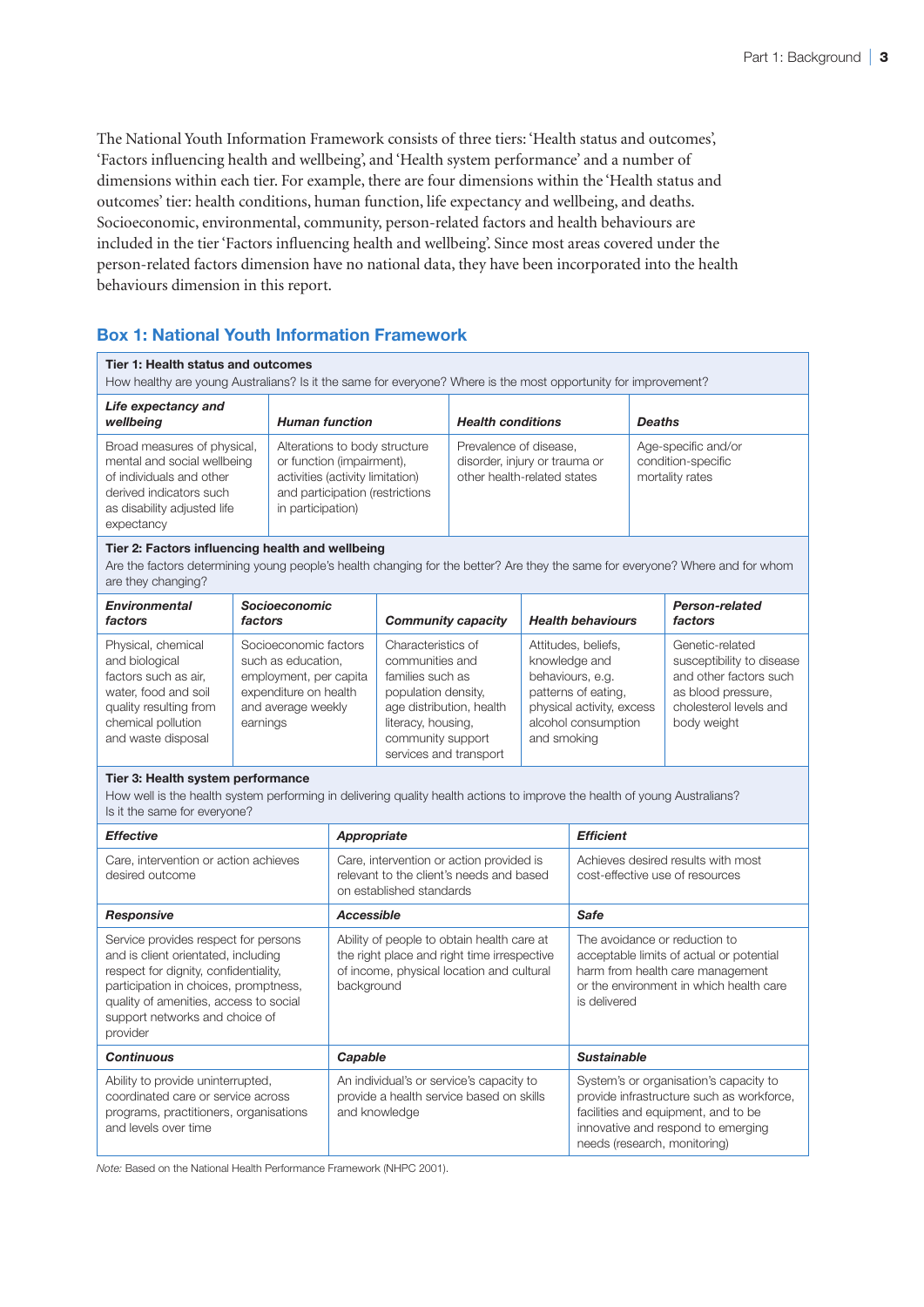# **Report structure**

There are six major parts to this report. Key statistics addressing the indicators are also presented under 'Snapshot of health and wellbeing of young Australians', following the Executive Summary.

The first part has provided an introduction to the report, the indicators and the reporting framework and gives a description of the population characteristics of young people in Australia. The remaining parts of the report are structured closely following the headings of the various tiers and dimensions of the National Youth Information Framework presented in Box 1.

Part 2 of the report examines health status and outcomes of young people, including information on overall health status, disability, mental health, injury, chronic disease, communicable diseases, oral health and mortality.

Part 3 of the report looks at a number of broader factors influencing young people's health. These include: health behaviours such as physical activity, body weight, nutrition, sun protection, substance use and sexual and reproductive health; community factors including family capacity, community support and legal and justice issues; socioeconomic factors such as education, employment and income; and environmental factors.

While the majority of young people are faring well, as evidenced by rapid declines in mortality over the last two decades, not all are doing so well. Information on the health and wellbeing of young Aboriginal and Torres Strait Islander people, young people from rural and regional Australia, and young people from different socioeconomic backgrounds have been included in the report where possible, in order to explore some important differences in the experiences of these groups of young people.

This report also includes a feature chapter on young Aboriginal and Torres Strait Islander people in Part 4, which brings together the information on young Indigenous Australians dispersed throughout the report and also further explores issues affecting the health and wellbeing of this population group.

Part 5 discusses aspects of health system performance in terms of its effectiveness, efficiency, appropriateness, responsiveness, accessibility, safety, capability, sustainability and continuity. This part of the report includes a limited number of indicators used to measure some of these components, on the basis of their relevance to young people, and the availability of data for this population group.

Part 6 of the report identifies areas where information is currently lacking and discusses new data developments that are relevant to young people.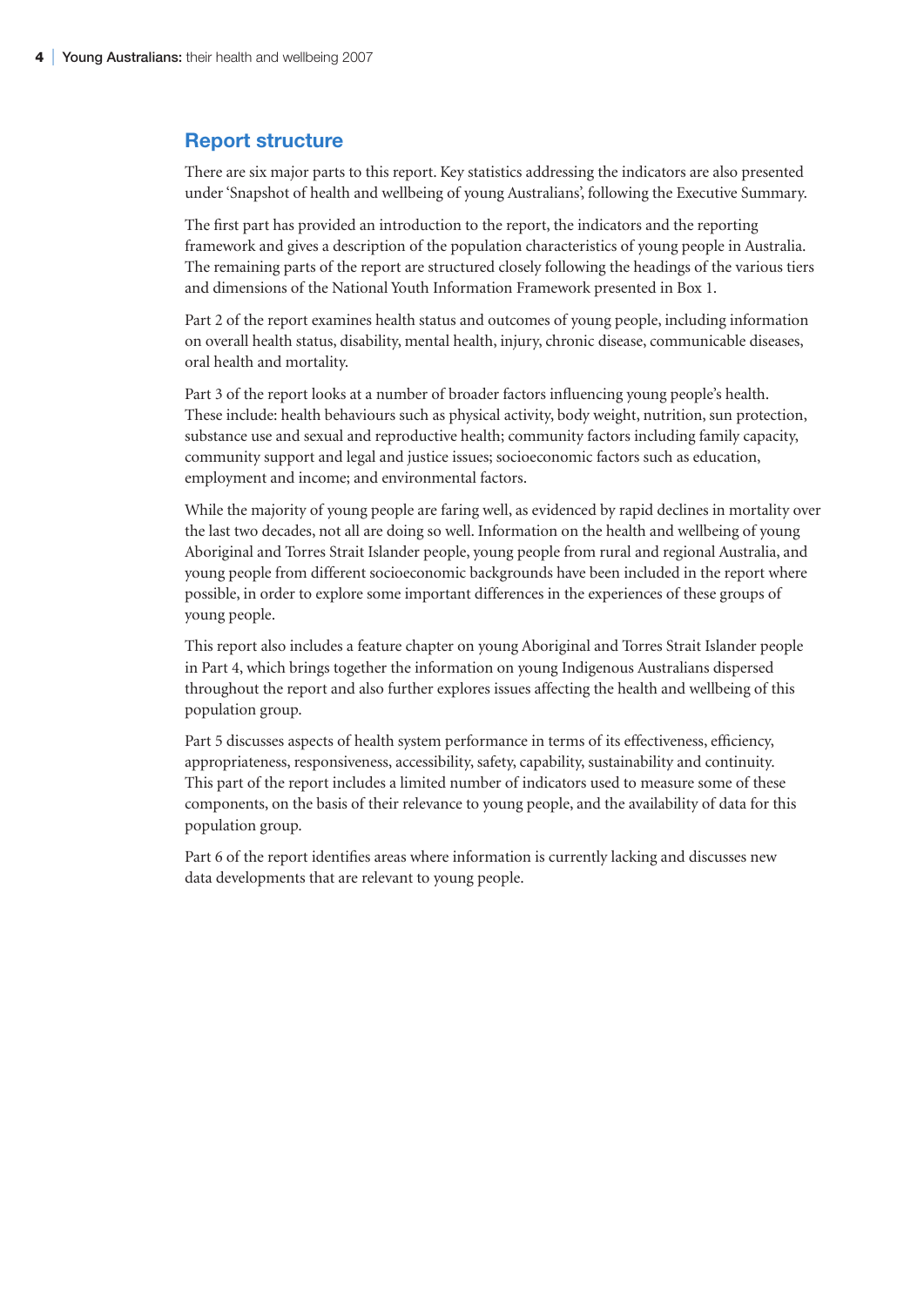# **1.2 Young people in Australia: an overview**

# **Demographic characteristics of young people in Australia**

This section provides information about the demographic characteristics of young people in Australia aged 12–24 years, including the size, composition, regional distribution and cultural diversity (Indigenous and overseas-born) of this population. All of these characteristics relate to young people's health status and the factors influencing their health and wellbeing.

In June 2006, there were approximately 3.7 million young people (1.9 million males and 1.8 million females) in Australia, representing 18% of the total population.

## **Table 1.1: Distribution of young people in Australia aged 12–24 years, by age and sex, June 2006**

|                    | <b>Number</b> | Per cent |
|--------------------|---------------|----------|
| Age group          |               |          |
| $12-14$ years      | 840,079       | 22.7     |
| $15-19$ years      | 1,405,419     | 38.0     |
| $20 - 24$ years    | 1,453,429     | 39.3     |
| <b>Sex</b>         |               |          |
| Males              | 1,899,867     | 51.4     |
| Females            | 1,801,066     | 48.7     |
| Total young people | 3,698,927     | 100.0    |

*Source:* ABS various years.

- Of all young people in Australia in 2006, 23% were aged between 12 and 14 years and 38% were aged 15–19 years. Combined, those aged 12–19 years comprised 61% of young people in Australia aged 12–24 years.
- There was a slightly higher proportion of males compared to females (51% compared to 49%).
- Of all Australians in 2006, 4.1% were aged 12–14 years, 6.8% were aged 15–19 years and 7.1% were aged 20–24 years.

# **Age and sex distribution of all Australians and Indigenous Australians**

In 2001, there were 116,698 Indigenous young people aged 12–24 years, making up 3.4% of all young people in Australia and less than 1% of all people in Australia.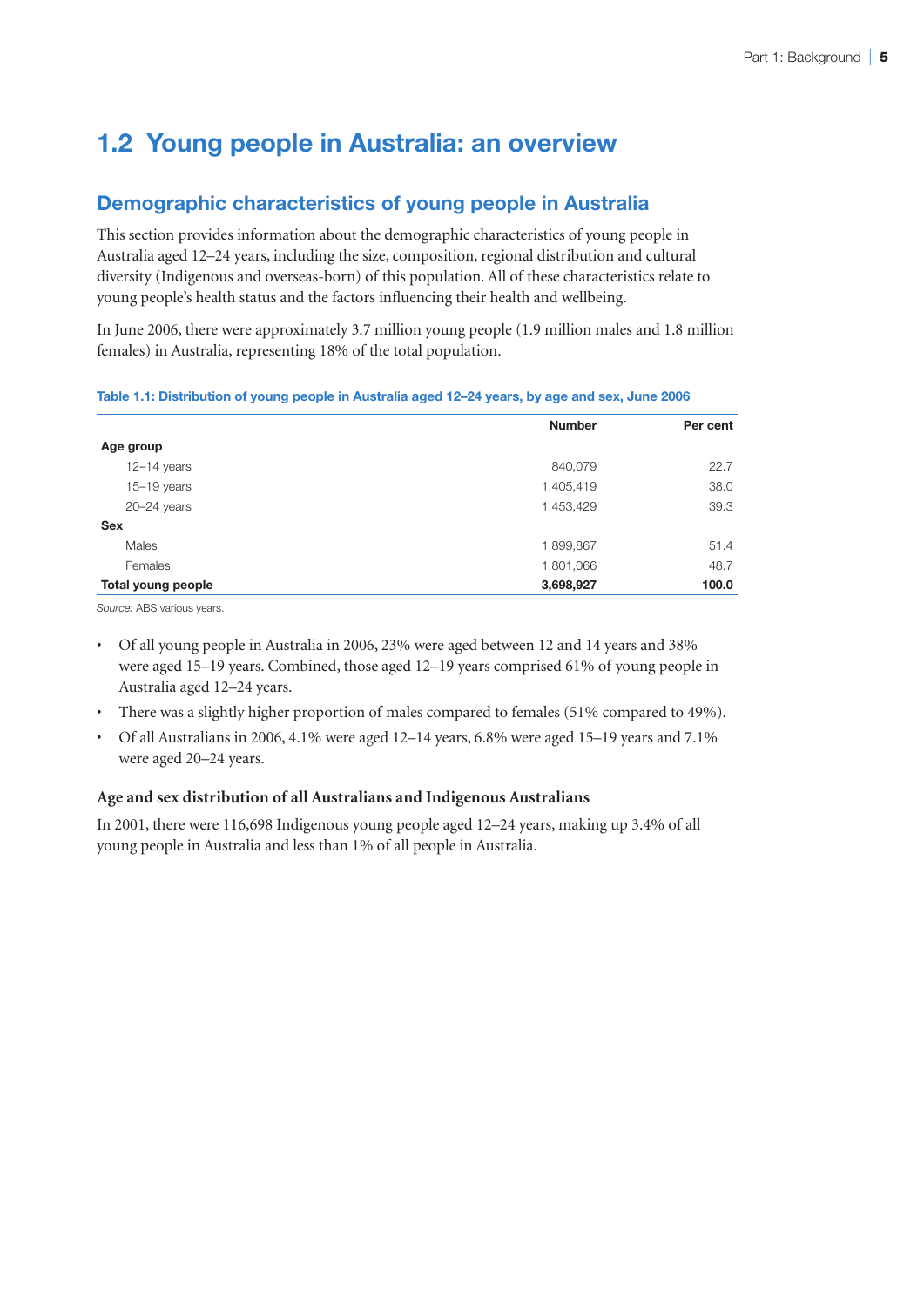

**Figure 1.1: Age and sex distribution of total Australian (shaded) and Indigenous populations, 2001**

- Compared to the Australian population pyramid, the Indigenous population pyramid has a much broader base and a narrow apex. This reflects the high birth rate and high death rates among the Indigenous population, especially in the mid-adult and older age groups. A relatively small proportion survives to ages above 50 years. The median age (the mark at which half the population is older and half is younger) of the Australian population in 2001 was 35 years and for the Indigenous population it was 20 years.
- In contrast, the Australian population indicates low birth rates, low death rates at all ages and a high proportion of people surviving to older ages.
- Young people made up 26% of the total Indigenous population in 2001, while the proportion of all young people in Australia in the whole population was 18%.

| <b>Region of residence</b>          | <b>Number</b> | Per cent |
|-------------------------------------|---------------|----------|
| <b>Major Cities</b>                 | 1,928,124     | 68.4     |
| Inner Regional                      | 552,620       | 19.6     |
| <b>Outer Regional</b>               | 256,108       | 9.1      |
| Remote                              | 38,909        | 1.4      |
| Very Remote                         | 25,909        | 0.9      |
| All regions <sup>(a)</sup>          | 2,801,670     | 99.4     |
| Total young people aged 15-24 years | 2,819,834     | 100.0    |

#### **Table 1.2: Distribution of young people in Australia aged 15–24 years, by regional status, June 2005**

(a) Excludes migratory and 'Other Territories'. *Source:* ABS various years.

• In 2005, 68% of young people lived in Major Cities, 20% in Inner Regional areas and 9% in Outer Regional areas. Those living in Remote and Very Remote areas accounted for just over 2% of all young people.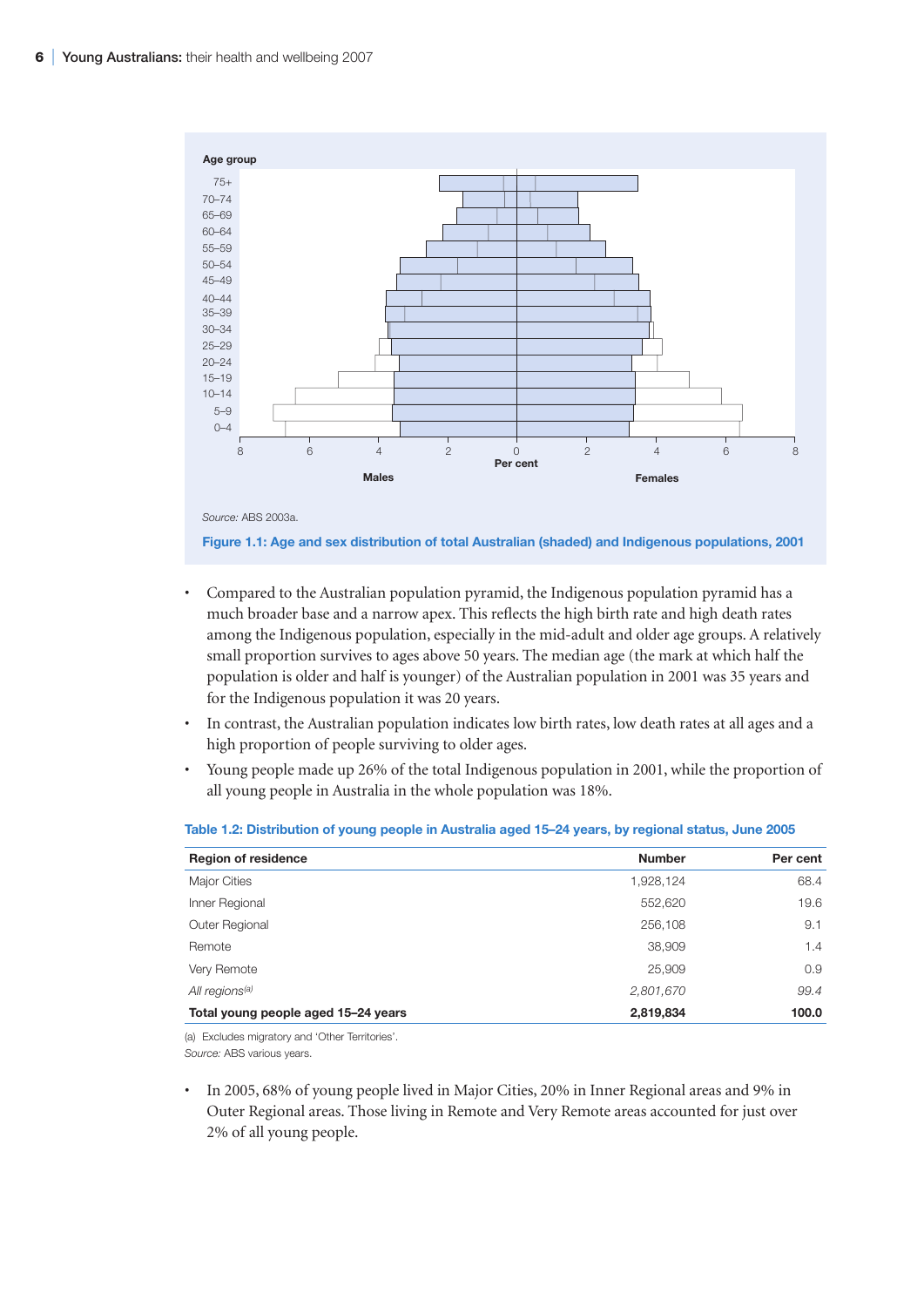| Overseas-born young people                 | <b>Number</b> | Per cent |
|--------------------------------------------|---------------|----------|
| From mainly English-speaking countries     | 152.377       | 5.3      |
| From mainly non-English speaking countries | 288.320       | 10.1     |
| Total overseas-born young people           | 455.443       | 15.9     |
| Total young people aged 15-24 years        | 2,858,848     | 100.0    |

#### **Table 1.3: Overseas-born young people in Australia aged 15–24 years, June 2006**

*Source:* ABS 2007a.

• Young people aged 15–24 years born overseas represented 16% of young Australians in this age group (2.2% of the total population) in 2006. This figure does not include young people born to overseas-born parents, but does include, for example, young people who are overseas students and long-term residents of Australia. Around two-thirds of overseas-born young people were from mainly non-English speaking countries. The most common countries of birth were China, Philippines, India, Viet Nam, Hong Kong, Malaysia and Indonesia. Of those born in English-speaking countries, more than three-quarters came from New Zealand or the United Kingdom (ABS 2007a).

## **Table 1.4: Distribution of young Indigenous Australians aged 15–24 years, by region, 2001**

| Region           | <b>Number</b> | Per cent |
|------------------|---------------|----------|
| Major Cities     | 25,923        | 30.9     |
| Inner Regional   | 16,627        | 19.8     |
| Outer Regional   | 18,737        | 22.3     |
| Remote           | 7,408         | 8.8      |
| Very Remote      | 15,294        | 18.2     |
| <b>Australia</b> | 83,988        | 100.0    |

*Source:* ABS various years.

• Most young Indigenous people aged 15–24 years lived in Major Cities and Inner and Outer Regional areas. Indigenous young people accounted for over 50% of all young people in Australia living in Very Remote areas.

## **Interstate movement**

Young people are more likely than others to move interstate. In 2005–06, the largest single group to move interstate was those aged 20–24 years. For young people, the most popular destination was Queensland, where the net gain for the period was just over 4,900 young people aged 15–24 years (ABS 2007a).

# **Past and future population trends**



**Figure 1.2: Young people in Australia as a proportion of the total Australian population, 1985–2025**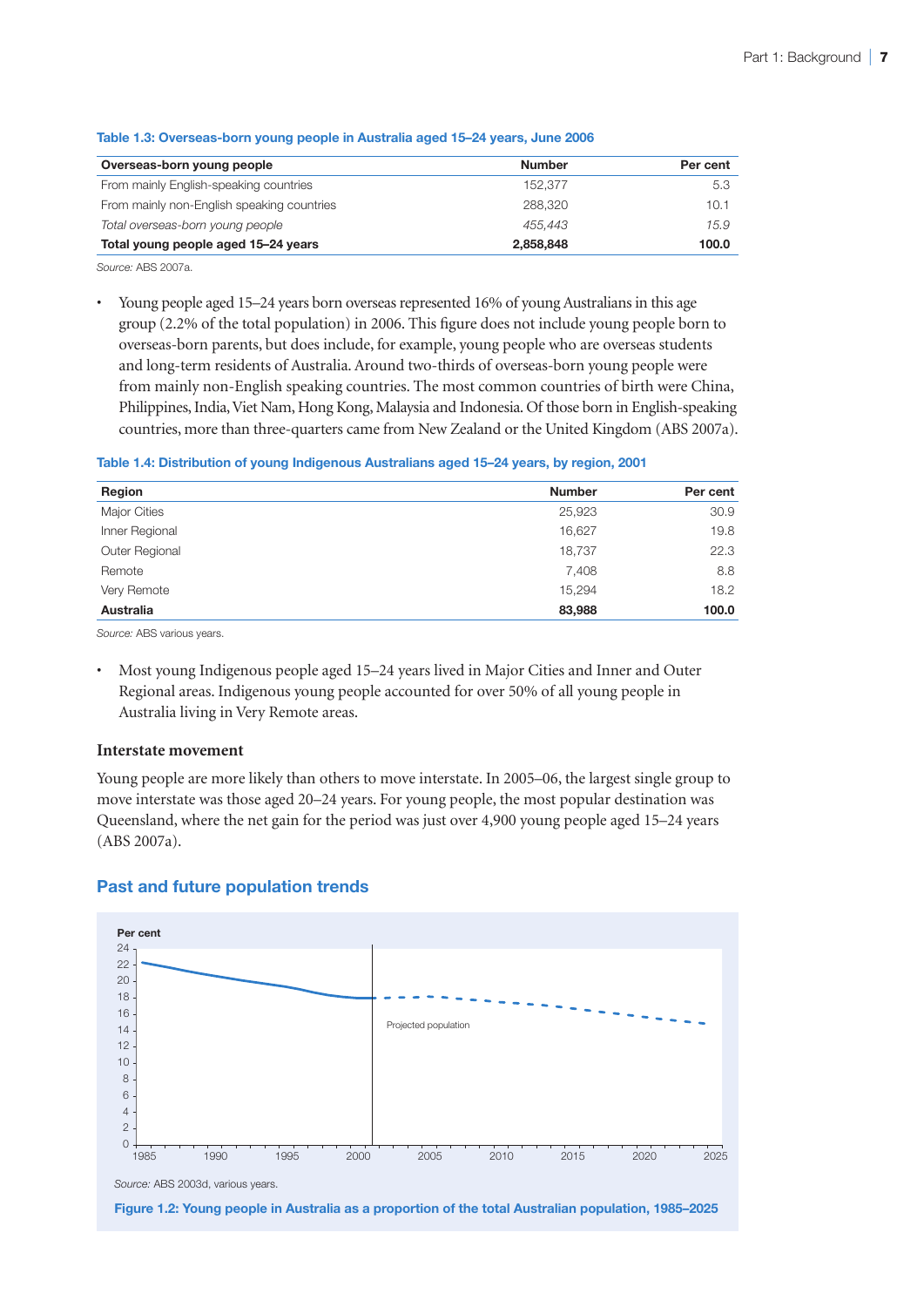- The proportion of young people aged 12–24 years in the population declined in the 1990s, from 21% in 1990 to 18% of the Australian population in 1999. This is a reflection of the decrease in the fertility rate that occurred since the 1970s and increased life expectancy. The number of young people also declined over the same period, from 3,506,897 to 3,400,309 young people. Although the number of young people has increased since 2000 (from 3,417,272 in 2000 to 3,698,927 in 2006), the proportion of young people in the Australian population remained steady at approximately 18%.
- The proportion of young people in 2025 is projected to fall to about 15% of the total projected Australian population.

The projected decrease in the proportion of young people in the general population has implications for the growth of the economically active population compared to the dependent population, particularly at older ages.

# **The families young people live in**

A supportive and stable family environment in which young people grow up is important for their healthy development and social and emotional wellbeing. Families have the main responsibility for the care of young people until they become independent adults. Family is where young people gain their basic social skills including building and maintaining healthy relationships with friends, other family members and the wider community (Hemphill et al. 2004; Pitman et al. 2003).

With the changing social attitudes towards marriage and fertility choices, the composition of Australian families has changed over the last 3 decades. The result has been an increasing diversity of family types in which Australia's young people are raised (AIHW 2006a).

Despite this change, the majority of young people still live in couple families. The proportion of young people living in couple parent families remained fairly stable between 1992 and 2003 with 81% and 80% respectively living in such families. Over the same period, the proportion of young people living in lone-parent families was similarly stable (19%–20% respectively). The proportion of young people in lone-parent families living with their mother increased from 75% to 80% (ABS 2004d).

| <b>Family structure</b>                | <b>Number ('000)</b> | Per cent |  |
|----------------------------------------|----------------------|----------|--|
| <b>Couple families</b>                 | 2,101.1              | 80.3     |  |
| Children aged 12-14 years              | 624.6                | 23.9     |  |
| Dependent student aged 15-24 years     | 848.8                | 32.4     |  |
| Non-dependent aged 15-24 years         | 627.7                | 24.0     |  |
| Lone-parent families                   | 517.1                | 19.8     |  |
| Lone mother                            | 414.0                | 15.9     |  |
| Children aged 12-14 years              | 145.8                | 5.6      |  |
| Dependent student aged 15-24 years     | 153.6                | 5.9      |  |
| Non-dependent aged 15-24 years         | 114.6                | 4.4      |  |
| Lone father                            | 103.1                | 3.9      |  |
| Children aged 12-14 years              | 31.1                 | 1.2      |  |
| Dependent student aged 15-24 years     | 34.7                 | 1.3      |  |
| Non-dependent aged 15–24 years         | 37.3                 | 1.4      |  |
| Total young people in all family types | 2,618.2              | 100.0    |  |

*Source:* ABS 2004d.

At the 2001 Census, approximately 786,000 young people aged 15–24 years did not live with their parents (30%). Of these, 34% were married or in a de facto relationship, 5% were in lone-parent families, 27% lived in group households, 15% lived with related individuals (other than their parents), 8% were living with an unrelated family and 11% lived alone (ABS 2004a).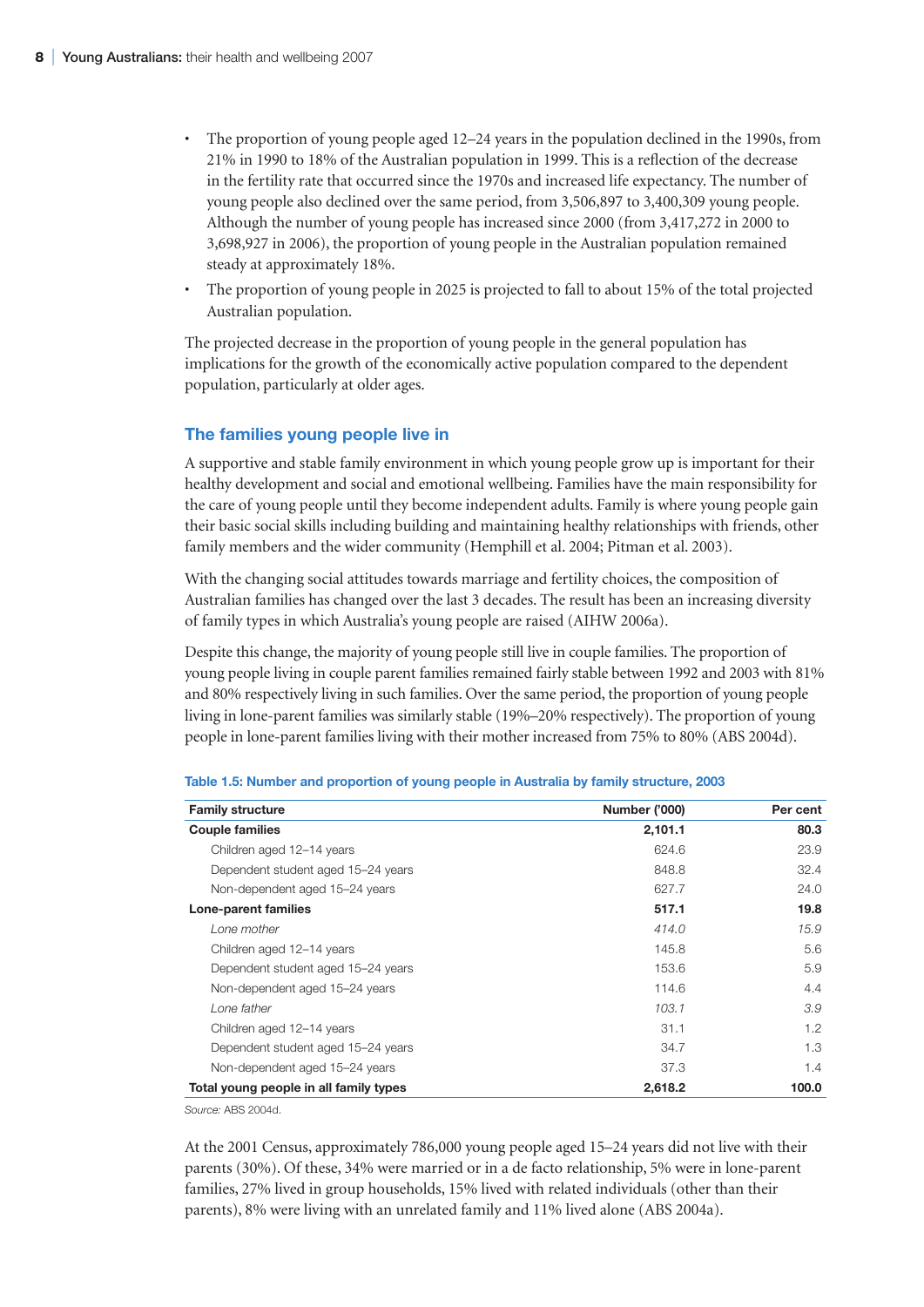# **Marriage, cohabitation and divorce**

The marriage rate among young people in Australia has declined over time. The rising median age at which men and women first marry and the noticeable increase in cohabitation has contributed to fewer marriages among young people in recent years.

#### **Table 1.6: Median age at first marriage for selected years**

| Sex     | 1970 | 1980 | 1985 | 1991 | 1996 | 2001 | 2005 |
|---------|------|------|------|------|------|------|------|
| Males   | 23.4 | 24.2 | 25.4 | 26.7 | 27.6 | 28.7 | 30.0 |
| Females |      | 21.9 | 23.2 | 24.5 | 25.  | 26.9 | 28.0 |

*Source:* ABS 2006k.

• Between 1970 and 2005, the median age at first marriage for Australian males and females increased by almost 7 years.

According to the 2001 Census, approximately 4% of young people in Australia aged 15–24 years were in a registered marriage and a further 7% were in a de facto marriage. Among young Indigenous people, 5% were in a registered marriage and 9% were in a de facto marriage. The corresponding proportions among overseas-born young people in 2001 were 6% and 3% respectively (ABS 2004a).

**Table 1.7: Age-specific rate of first marriage for selected years (rate per 1,000 people)**

| Sex and age |                          | 1976  | 1982  | 1987  | 1992 | 1997 | 2001 | $2005^{(a)}$ |
|-------------|--------------------------|-------|-------|-------|------|------|------|--------------|
| Males       | $\leq$ 19(b)             | 9.9   | 5.0   | 2.2   | 1.5  | 1.0  | 0.9  | 0.5          |
|             | $20 - 24$                | 122.6 | 85.0  | 58.6  | 43.3 | 29.1 | 23.1 | 15.6         |
| Females     | $\leq$ 19 <sup>(b)</sup> | 49.0  | 28.1  | 13.5  | 8.0  | 5.1  | 4.2  | 2.3          |
|             | $20 - 24$                | 187.5 | 136.9 | 104.3 | 78.0 | 53.4 | 42.3 | 28.9         |

(a) Calculated using all marriages (including first marriages and remarriages).

(b) For the purpose of calculating rates for this row, only the populated aged 5 to 19 years have been included in the denominator. *Source:* ABS 2005d.

- In 1976, the rate of first marriage among young males under age 20 was about 10 per 1,000 males and in 2004 the rate was less than 1 per 1,000. Among females under age 20, the rate of marriage in 1976 was 49 per 1,000 females and in 2004 it was less than 5 per 1,000.
- Similarly, the marriage rate among those aged 20–24 years declined between 1976 and 2004, from 123 per 1,000 to 19 per 1,000 for males, and from 188 per 1,000 to 33 per 1,000 for females.

The proportion of young people aged 15–24 years in a de facto relationship increased from 5% in 1991 to 7% in 2001.

Few divorces occur at younger ages. The age-specific divorce rate among married young people fluctuated over time but increased between 1991 and 2001. For males, the rate increased from 10.6 per 1,000 married males aged 24 years and younger in 1991 to 13.6 per 1,000 in 2001. The respective corresponding rates for females aged 24 years and younger were 16.1 and 17.4 per 1,000 married females (ABS 2006f).